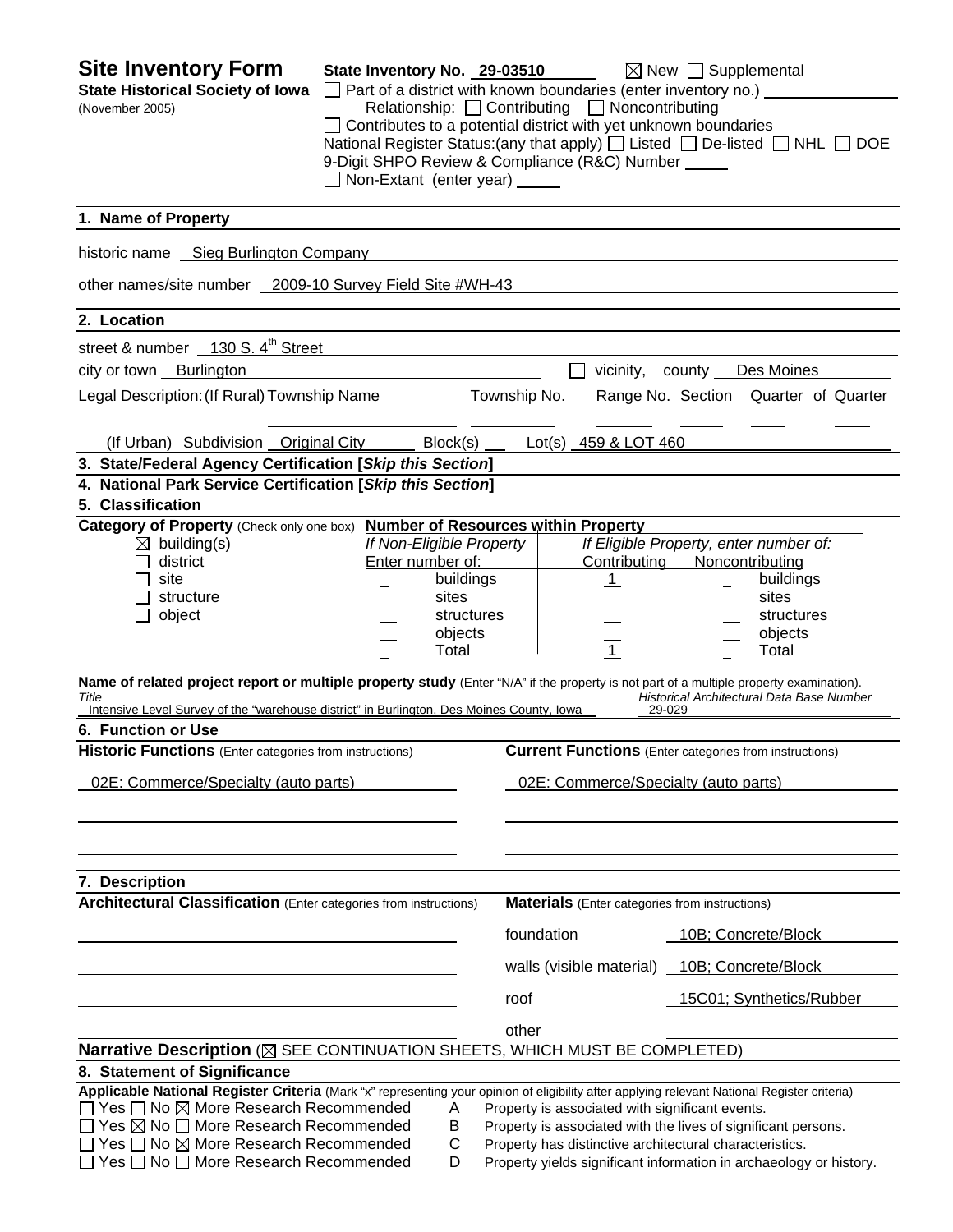| Address 130 S. 4 <sup>th</sup> St<br>County<br>Des Moines                                                                                                                                                                                                                                                                                                                                                                                                                                                                                                                                                                                                                                                                                                                                                                                                                                                                                                                                                                                                                                                                                                                                                                                                                                                                                                                                                                                                                                                                                                                                                                                                                                       | Site Number 29-03510                                                |
|-------------------------------------------------------------------------------------------------------------------------------------------------------------------------------------------------------------------------------------------------------------------------------------------------------------------------------------------------------------------------------------------------------------------------------------------------------------------------------------------------------------------------------------------------------------------------------------------------------------------------------------------------------------------------------------------------------------------------------------------------------------------------------------------------------------------------------------------------------------------------------------------------------------------------------------------------------------------------------------------------------------------------------------------------------------------------------------------------------------------------------------------------------------------------------------------------------------------------------------------------------------------------------------------------------------------------------------------------------------------------------------------------------------------------------------------------------------------------------------------------------------------------------------------------------------------------------------------------------------------------------------------------------------------------------------------------|---------------------------------------------------------------------|
| <b>Burlington</b><br>City                                                                                                                                                                                                                                                                                                                                                                                                                                                                                                                                                                                                                                                                                                                                                                                                                                                                                                                                                                                                                                                                                                                                                                                                                                                                                                                                                                                                                                                                                                                                                                                                                                                                       | District Number                                                     |
| <b>Criteria Considerations</b><br>$\Box$ A Owned by a religious institution or used<br>$\Box$ E A reconstructed building, object, or structure.<br>for religious purposes.<br>$\Box$ F A commemorative property.<br>B Removed from its original location.<br>$\Box$ G Less than 50 years of age or achieved significance within the past<br>C A birthplace or grave.<br>50 years.<br>D A cemetery                                                                                                                                                                                                                                                                                                                                                                                                                                                                                                                                                                                                                                                                                                                                                                                                                                                                                                                                                                                                                                                                                                                                                                                                                                                                                               |                                                                     |
| Areas of Significance (Enter categories from instructions)<br><b>Significant Dates</b><br>Construction date<br>05: Commerce<br>1949<br>Other dates, including renovation<br>1963                                                                                                                                                                                                                                                                                                                                                                                                                                                                                                                                                                                                                                                                                                                                                                                                                                                                                                                                                                                                                                                                                                                                                                                                                                                                                                                                                                                                                                                                                                                | $\boxtimes$ check if circa or estimated date                        |
| <b>Architect/Builder</b><br><b>Significant Person</b><br>(Complete if National Register Criterion B is marked above)<br>Architect<br><b>Builder</b>                                                                                                                                                                                                                                                                                                                                                                                                                                                                                                                                                                                                                                                                                                                                                                                                                                                                                                                                                                                                                                                                                                                                                                                                                                                                                                                                                                                                                                                                                                                                             |                                                                     |
|                                                                                                                                                                                                                                                                                                                                                                                                                                                                                                                                                                                                                                                                                                                                                                                                                                                                                                                                                                                                                                                                                                                                                                                                                                                                                                                                                                                                                                                                                                                                                                                                                                                                                                 |                                                                     |
| Narrative Statement of Significance ( $\boxtimes$ SEE CONTINUATION SHEETS, WHICH MUST BE COMPLETED)                                                                                                                                                                                                                                                                                                                                                                                                                                                                                                                                                                                                                                                                                                                                                                                                                                                                                                                                                                                                                                                                                                                                                                                                                                                                                                                                                                                                                                                                                                                                                                                             |                                                                     |
| 9. Major Bibliographical References                                                                                                                                                                                                                                                                                                                                                                                                                                                                                                                                                                                                                                                                                                                                                                                                                                                                                                                                                                                                                                                                                                                                                                                                                                                                                                                                                                                                                                                                                                                                                                                                                                                             |                                                                     |
| Bibliography $\boxtimes$ See continuation sheet for citations of the books, articles, and other sources used in preparing this form<br>10. Geographic Data                                                                                                                                                                                                                                                                                                                                                                                                                                                                                                                                                                                                                                                                                                                                                                                                                                                                                                                                                                                                                                                                                                                                                                                                                                                                                                                                                                                                                                                                                                                                      |                                                                     |
| <b>UTM References (OPTIONAL)</b>                                                                                                                                                                                                                                                                                                                                                                                                                                                                                                                                                                                                                                                                                                                                                                                                                                                                                                                                                                                                                                                                                                                                                                                                                                                                                                                                                                                                                                                                                                                                                                                                                                                                |                                                                     |
| Zone<br>Easting<br>Northing<br>Zone<br>Easting                                                                                                                                                                                                                                                                                                                                                                                                                                                                                                                                                                                                                                                                                                                                                                                                                                                                                                                                                                                                                                                                                                                                                                                                                                                                                                                                                                                                                                                                                                                                                                                                                                                  | Northing                                                            |
| 2<br>1<br>3<br>4                                                                                                                                                                                                                                                                                                                                                                                                                                                                                                                                                                                                                                                                                                                                                                                                                                                                                                                                                                                                                                                                                                                                                                                                                                                                                                                                                                                                                                                                                                                                                                                                                                                                                |                                                                     |
|                                                                                                                                                                                                                                                                                                                                                                                                                                                                                                                                                                                                                                                                                                                                                                                                                                                                                                                                                                                                                                                                                                                                                                                                                                                                                                                                                                                                                                                                                                                                                                                                                                                                                                 |                                                                     |
| See continuation sheet for additional UTM references or comments                                                                                                                                                                                                                                                                                                                                                                                                                                                                                                                                                                                                                                                                                                                                                                                                                                                                                                                                                                                                                                                                                                                                                                                                                                                                                                                                                                                                                                                                                                                                                                                                                                |                                                                     |
| 11. Form Prepared By                                                                                                                                                                                                                                                                                                                                                                                                                                                                                                                                                                                                                                                                                                                                                                                                                                                                                                                                                                                                                                                                                                                                                                                                                                                                                                                                                                                                                                                                                                                                                                                                                                                                            |                                                                     |
| name/title David Roed, Volunteer                                                                                                                                                                                                                                                                                                                                                                                                                                                                                                                                                                                                                                                                                                                                                                                                                                                                                                                                                                                                                                                                                                                                                                                                                                                                                                                                                                                                                                                                                                                                                                                                                                                                | Rebecca Lawin McCarley, Consultant, Davenport, IA                   |
| organization _ Burlington Historic Preservation Commission<br>date 03-03-10                                                                                                                                                                                                                                                                                                                                                                                                                                                                                                                                                                                                                                                                                                                                                                                                                                                                                                                                                                                                                                                                                                                                                                                                                                                                                                                                                                                                                                                                                                                                                                                                                     |                                                                     |
| street & number<br>City Hall, 400 Washington Street                                                                                                                                                                                                                                                                                                                                                                                                                                                                                                                                                                                                                                                                                                                                                                                                                                                                                                                                                                                                                                                                                                                                                                                                                                                                                                                                                                                                                                                                                                                                                                                                                                             | telephone 319-753-8158                                              |
| <b>Burlington</b><br>city or town                                                                                                                                                                                                                                                                                                                                                                                                                                                                                                                                                                                                                                                                                                                                                                                                                                                                                                                                                                                                                                                                                                                                                                                                                                                                                                                                                                                                                                                                                                                                                                                                                                                               | zip code 52601<br>state_lowa                                        |
| ADDITIONAL DOCUMENTATION (Submit the following items with the completed form)                                                                                                                                                                                                                                                                                                                                                                                                                                                                                                                                                                                                                                                                                                                                                                                                                                                                                                                                                                                                                                                                                                                                                                                                                                                                                                                                                                                                                                                                                                                                                                                                                   |                                                                     |
| <b>FOR ALL PROPERTIES</b><br>Map: showing the property's location in a town/city or township.<br>1.<br>Site plan: showing position of buildings and structures on the site in relation to public road(s).<br>2.<br>Photographs: representative black and white photos. If the photos are taken as part of a survey for which the Society is to be<br>3.<br>curator of the negatives or color slides, a photo/catalog sheet needs to be included with the negatives/slides and the following<br>needs to be provided below on this particular inventory site:<br>Roll/slide sheet #<br>Frame/slot #<br>Roll/slide sheet #<br>Frame/slot #<br>Roll/slide sheet #<br>Frame/slot #<br>$\boxtimes$ See continuation sheet or attached photo & slide catalog sheet for list of photo roll or slide entries.<br>$\boxtimes$ Photos/illustrations without negatives are also in this site inventory file.<br>FOR CERTAIN KINDS OF PROPERTIES, INCLUDE THE FOLLOWING AS WELL<br>Farmstead & District: (List of structures and buildings, known or estimated year built, and contributing or noncontributing status)<br>1.<br>2.<br>Barn:<br>A sketch of the frame/truss configuration in the form of drawing a typical middle bent of the barn.<br>а.<br>A photograph of the loft showing the frame configuration along one side.<br>b.<br>A sketch floor plan of the interior space arrangements along with the barn's exterior dimensions in feet.<br>State Historic Preservation Office (SHPO) Use Only Below This Line<br>Concur with above survey opinion on National Register eligibility: $\Box$ Yes $\Box$ No<br>This is a locally designated property or part of a locally designated district. | Date Taken<br>Date Taken<br>Date Taken<br>More Research Recommended |
| Comments:                                                                                                                                                                                                                                                                                                                                                                                                                                                                                                                                                                                                                                                                                                                                                                                                                                                                                                                                                                                                                                                                                                                                                                                                                                                                                                                                                                                                                                                                                                                                                                                                                                                                                       |                                                                     |
| Evaluated by (name/title):                                                                                                                                                                                                                                                                                                                                                                                                                                                                                                                                                                                                                                                                                                                                                                                                                                                                                                                                                                                                                                                                                                                                                                                                                                                                                                                                                                                                                                                                                                                                                                                                                                                                      | Date:                                                               |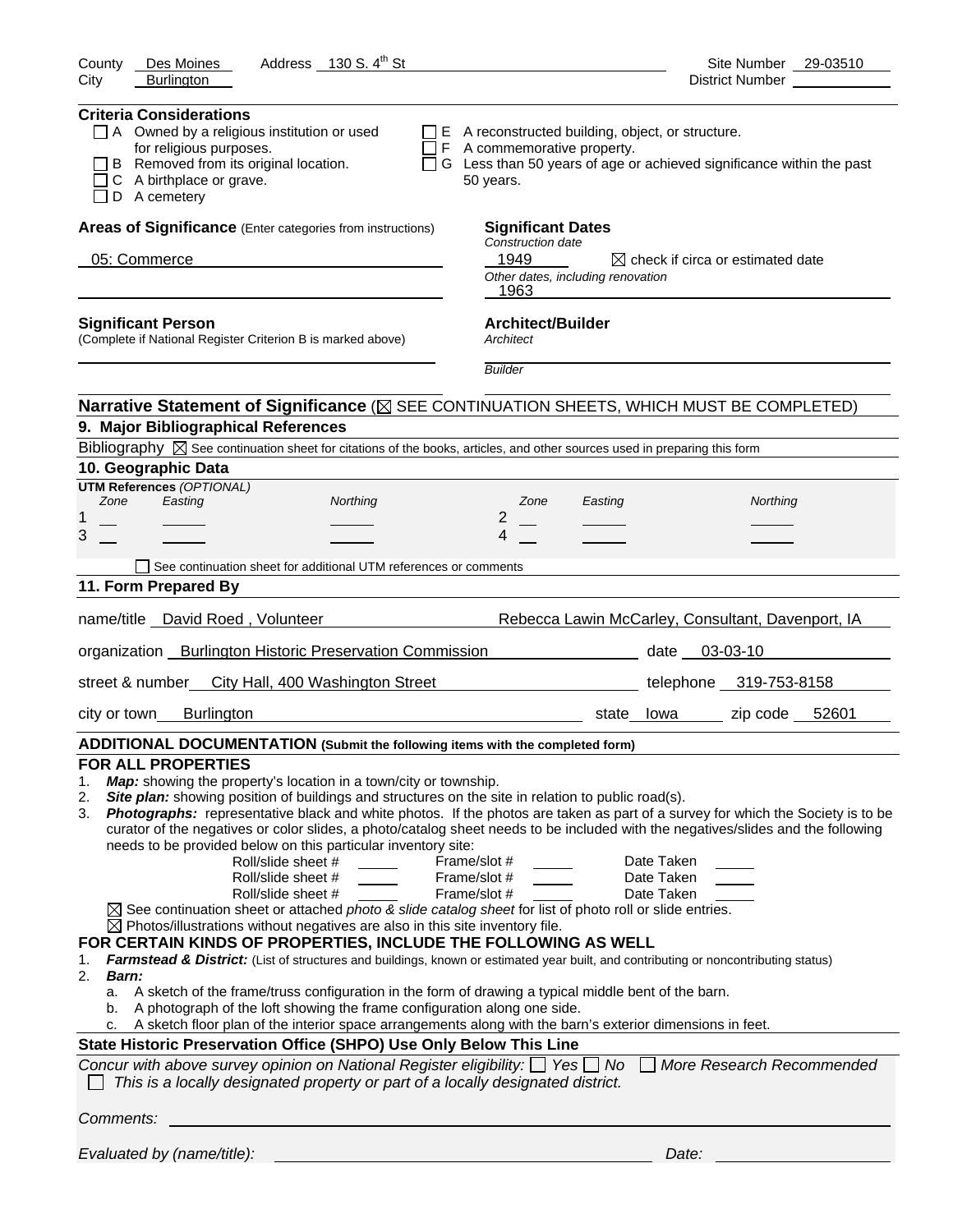### **Iowa Site Inventory Form** Related District Number **Related District Number Continuation Sheet**

Page 1

| <b>Sieg Burlington Company</b> | Des Moines |
|--------------------------------|------------|
| Name of Property               | County     |
| 130 S. 4 <sup>th</sup> St      | Burlington |
| Address                        | City       |

#### **7. Narrative Description**

This is a one-story concrete block building constructed as a store and warehouse for an auto parts business in 1949. The corner is chamfered for a slightly recessed entry. Aluminum windows with a solid lower panel are found on the sides of the building adjacent to this corner, with two on the south side and six on the west side. They appear to distinguish the store from the warehouse to the east and the addition to the north. Five small windows are also found on the south side, and two large openings are filled with glass block. The rear concrete block addition dates to 1963, per the assessor. It extends an addition 38 feet behind the 57-foot deep building and across the full 70-foot width.

#### **8. Narrative Statement of Significance**

Sieg Burlington Company does not appear to fall within a boundary for an identified or potential historic district. It does not appear to share sufficient history within the primary period of significance for the Manufacturing and Wholesale Historic District for the boundary to be extended to include this building, and it is not aesthetically connected to the architecture of this district. At this time, the Sieg Burlington Company does not appear to be individually eligible for the National Register of Historic Places under Criteria A, B, or C. The building retains good integrity with some modifications. Little research has been completed on auto parts dealers in Burlington in the post-WWII period. With further contextual work, this building may be eligible for its association and significance with this history. Likewise, the concrete block architecture is typical of this type of buildings in this period, and no other buildings have been identified for comparison through this survey project. The corner entrance is a nice and perhaps unique design element for this type of building in Burlington.

The 1931 Sanborn map shows several small buildings on this site associated with Phillips Lime & Coal Company. The 1952 Sanborn map shows a two-section building sits immediately on the northeast corner of  $4<sup>th</sup>$  and Division. The Sieg Company bought this property in March 1949. Sieg Burlington Company was previously located at 405 N. Main Street, which is listed as vacant in the 1951 city directory. Thus, it appears that this original two sections of this building (store and warehouse) were constructed in 1949 for Sieg Burlington Company. The 1951 City Directory lists Sieg Burlington Company, dealer of wholesale automobile parts, at this location. The company continued to be located here for several decades. The assessor lists 1963 as the date of the large rear addition.

By 1990, the business was known as Sieg Auto Parts. Although the name stayed the same, the company is purchased by Englehart Co in July 1995, by PM Development in August 1995 and again by Midwest Development Investments May 1997 (Transfer Book 12 pg 112). An auto parts store continues to be listed here.

#### **9. Major Bibliographical References**

*Burlington Hawk-Eye,* various articles and dates. On microfilm at the Burlington Public Library.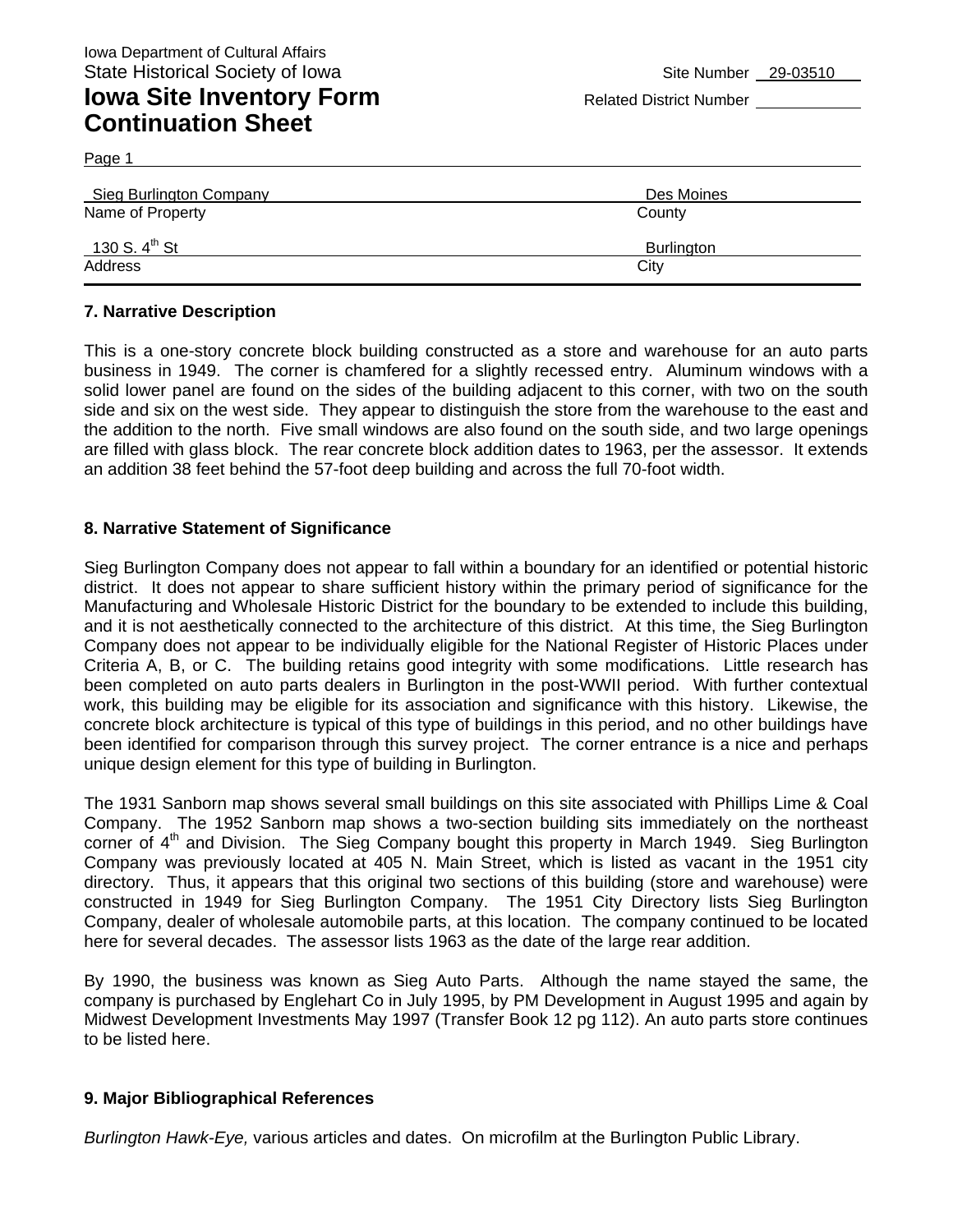### **Iowa Site Inventory Form** Related District Number **Continuation Sheet**

Page 2

| Sieg Burlington Company   | Des Moines        |
|---------------------------|-------------------|
| Name of Property          | County            |
| 130 S. $4^{\text{th}}$ St | <b>Burlington</b> |
| Address                   | City              |

City Directories, Burlington, Iowa, various dates. On microfiche at the Burlington Public Library

Sanborn Map Company. "Burlington, Iowa," Fire Insurance Maps. New York: Sanborn Map Company, 1931, 1952.

Transfer books, Des Moines County Auditor's Office, Burlington, Iowa

Vertical files, Burlington Public Library, Burlington, Iowa.

#### **Location map**

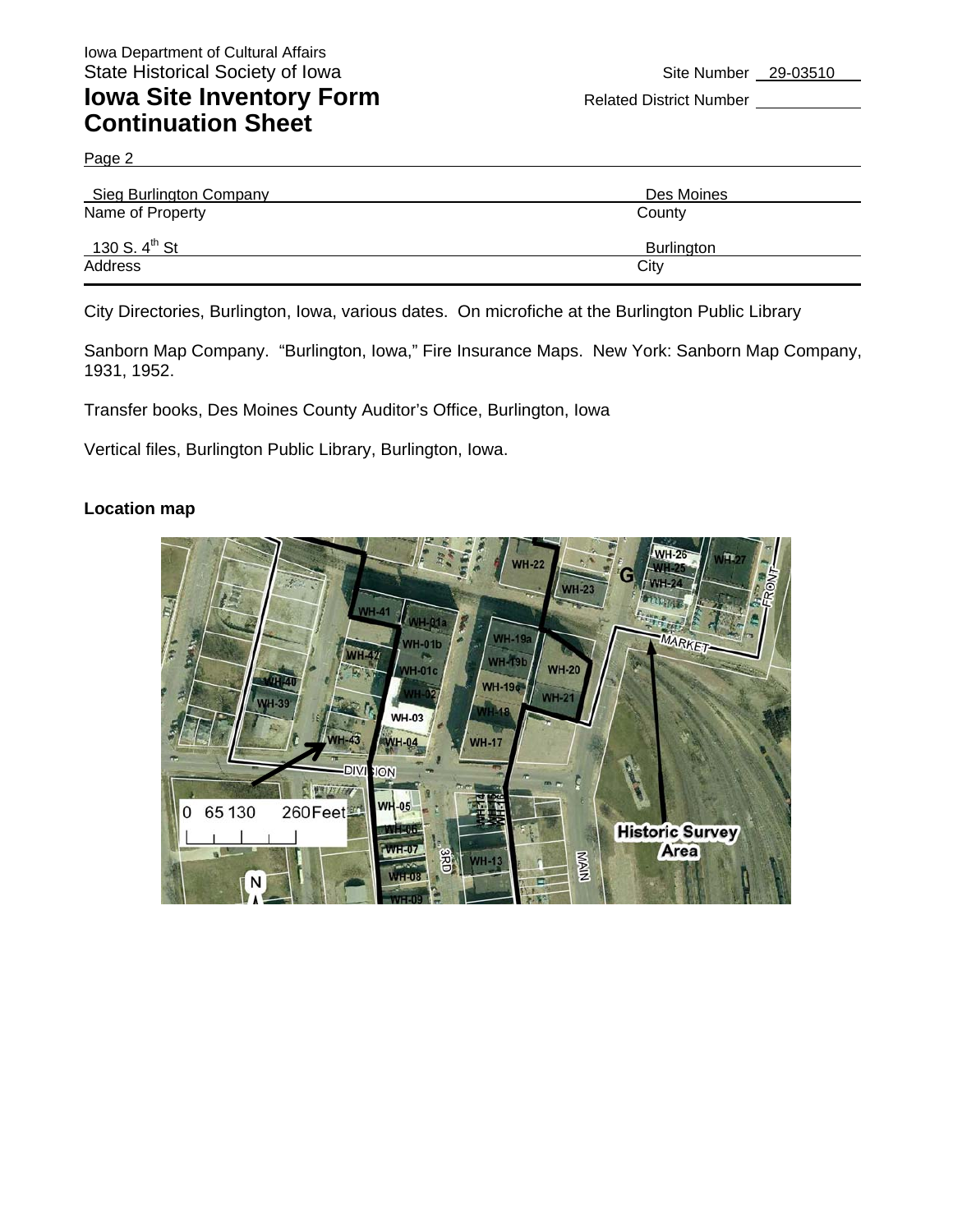## **Iowa Site Inventory Form** Related District Number **Continuation Sheet**

Page 3 Sieg Burlington Company **Desimal Company** Des Moines Name of Property County 130 S. 4<sup>th</sup> St Burlington Address City **City Address** 

### **Building plan (from assessor's website)**

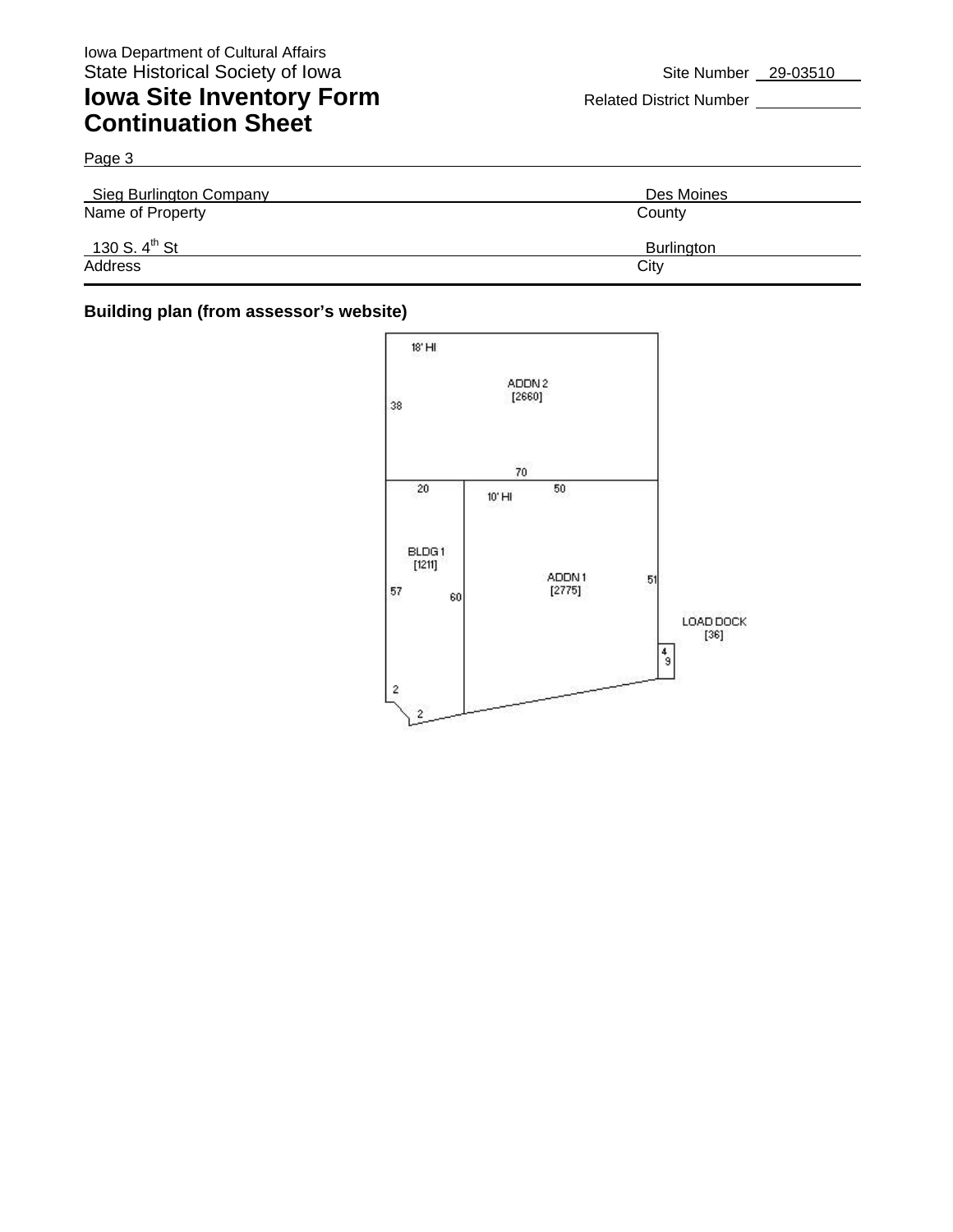# **Iowa Site Inventory Form** Related District Number **Continuation Sheet**

Page 4

| Sieg Burlington Company   | Des Moines        |
|---------------------------|-------------------|
| Name of Property          | County            |
| 130 S. $4^{\text{th}}$ St | <b>Burlington</b> |
| Address                   | City              |

### **Photograph (digital image)**



**Building, looking northeast November 2, 2009 R.L. McCarley**